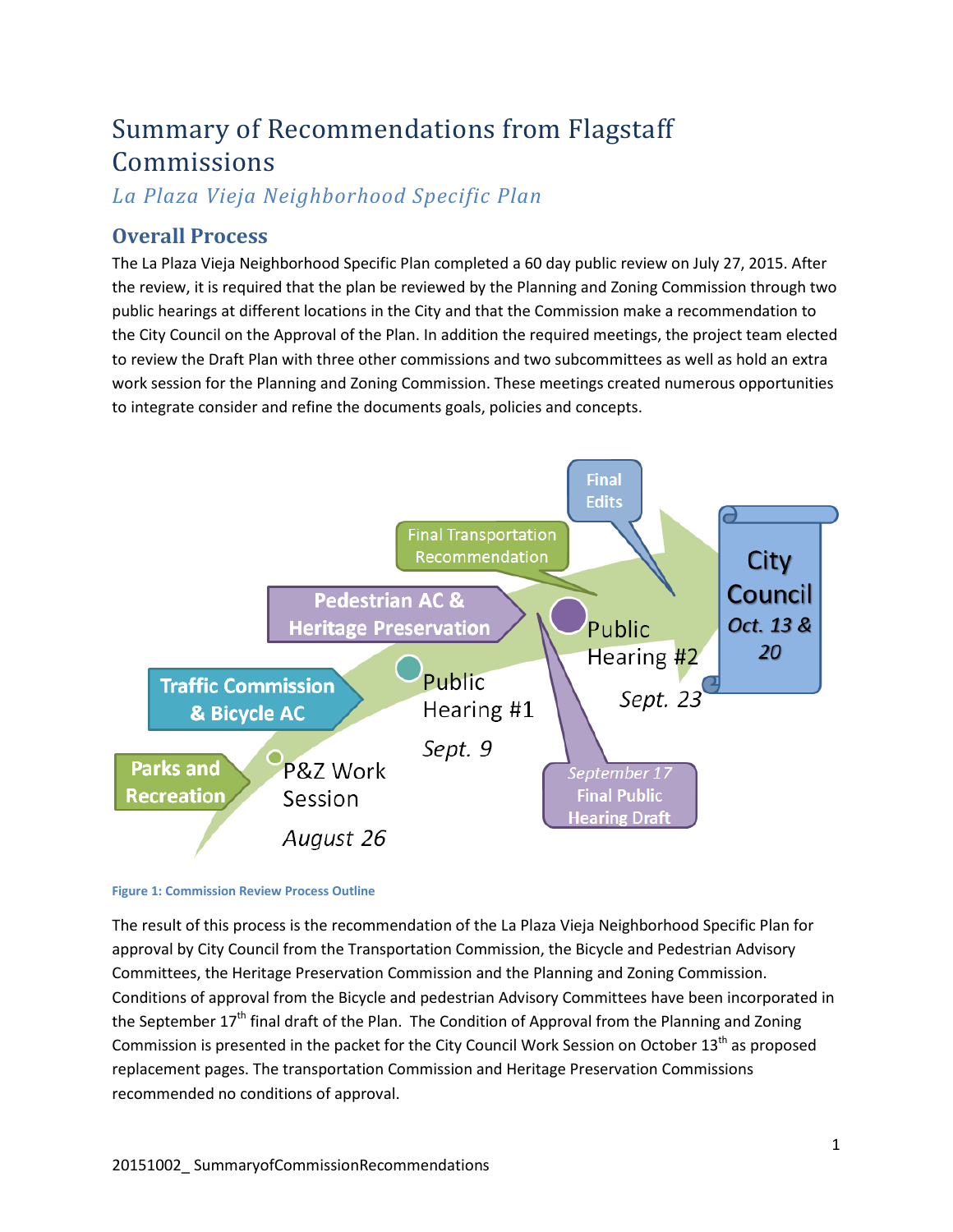#### **Parks and Recreation Commission**

August 19, 2015

No motion was made on the Plan. The Commission requested removal of one part of the Old Town Springs Park implementation strategies and were generally supportive of the Plan.

#### **Bicycle Advisory Committee**

#### September 3, 2015

Mr. Stevenson made, and Ms. Norris seconded, a motion to recommend approval of the La Plaza Vieja Neighborhood Plan to the Transportation Commission, subject to the following conditions:

- 1. Map 14 should be moved from the appendix to the main body of the plan
- 2. Preference should be given to the Neighborhood Association's preferred scenario for future streets
- 3. Implementation of the FUTS through the neighborhood as shown on the Regional Plan is encouraged

The motion was approved by a vote of 3-1.

#### **Pedestrian Advisory Committee**

September 10, 2015

The motion was to recommend approval of the La Plaza Vieja Neighborhood Plan to the Transportation Commission, subject to the following conditions:

- 1. Map 14 should be moved from the appendix to the main body of the plan
- 2. Preference should be given to the Neighborhood Association's preferred scenario for future streets
- 3. Implementation of the FUTS through the neighborhood as shown on the Regional Plan is encouraged
- 4. Implementation strategy 10.2 should be reworded to remove the sentence that allows a sidewalk in place of a standard FUTS connection if the right-of-way that can be acquired is limited

Motion was approved 4-0 with one abstention

#### **Heritage Preservation Commission**

September 16, 2015

Commissioner Dunn motioned to recommend the La Plaza Vieja Neighborhood Specific Plan to City Council for adoption. Commissioner Edwards seconded; the motion passed by unanimous consent.